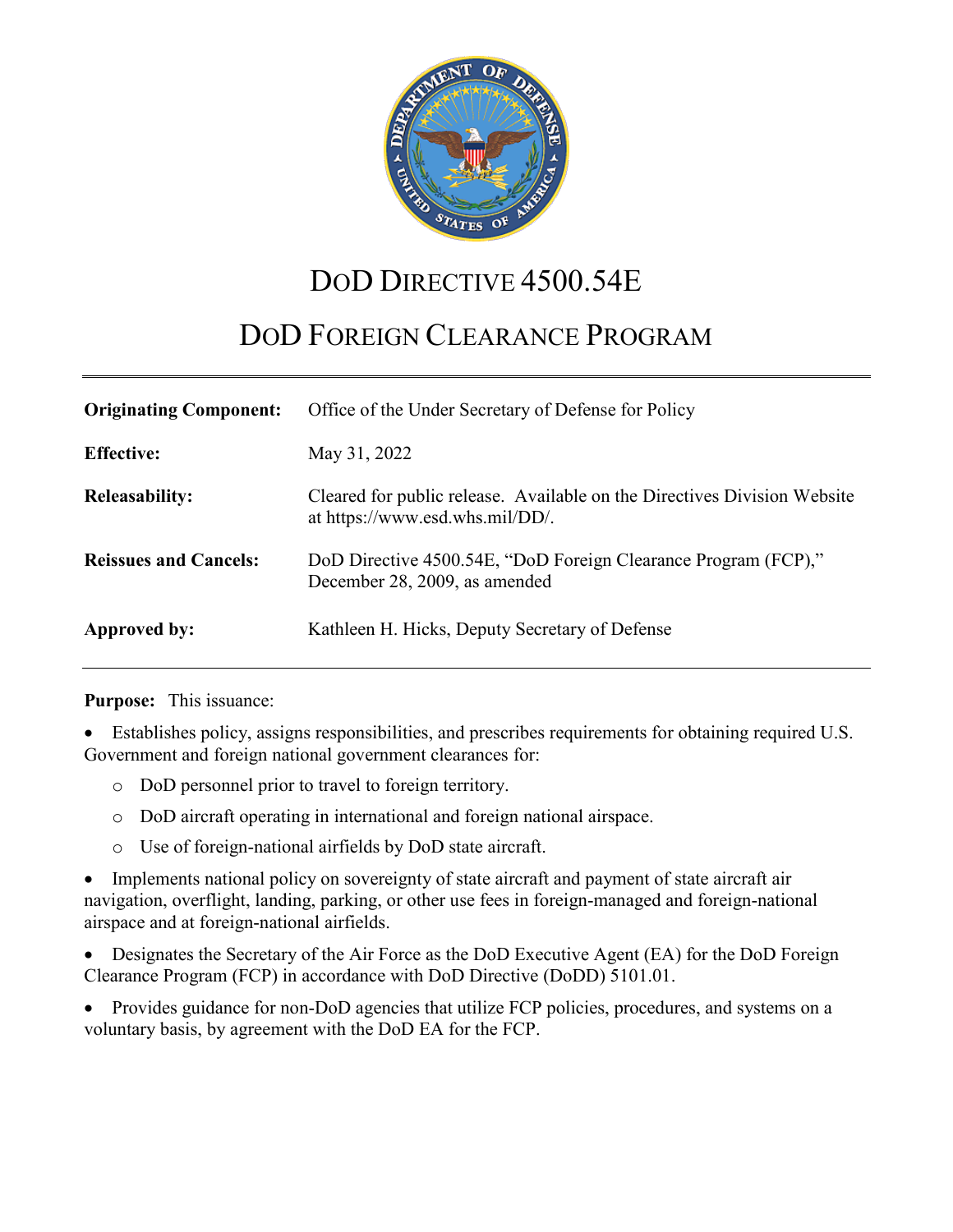## **TABLE OF CONTENTS**

| 3.3. State Aircraft Foreign Clearance and Operations in International Airspace.  9 |  |
|------------------------------------------------------------------------------------|--|
|                                                                                    |  |
|                                                                                    |  |
|                                                                                    |  |
|                                                                                    |  |
|                                                                                    |  |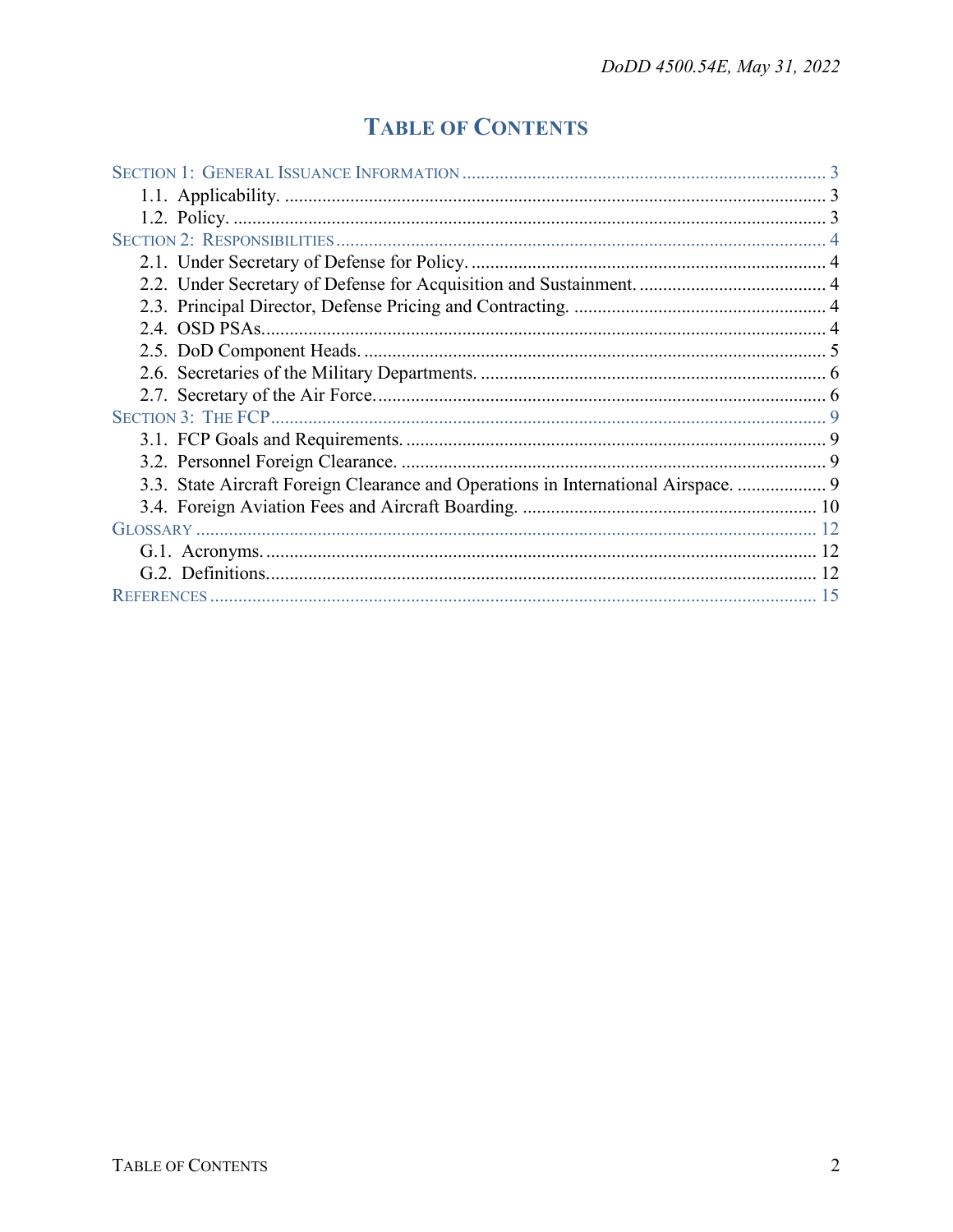## **SECTION 1: GENERAL ISSUANCE INFORMATION**

#### <span id="page-2-1"></span><span id="page-2-0"></span>**1.1. APPLICABILITY.**

This issuance applies to OSD, the Military Departments, the Office of the Chairman of the Joint Chiefs of Staff and the Joint Staff, the Combatant Commands, the Office of Inspector General of the Department of Defense, the Defense Agencies, the DoD Field Activities, and all other organizational entities within the DoD (referred to collectively in this issuance as the "DoD Components).

#### <span id="page-2-2"></span>**1.2. POLICY.**

DoD Components will comply with FCP responsibility requirements in Section 2 and policy requirements in Section 3 when planning, approving, and conducting:

a. Personnel travel to foreign locations; or

b. State aircraft flights in international airspace, in foreign-national airspace, or those landing at foreign-national airfields.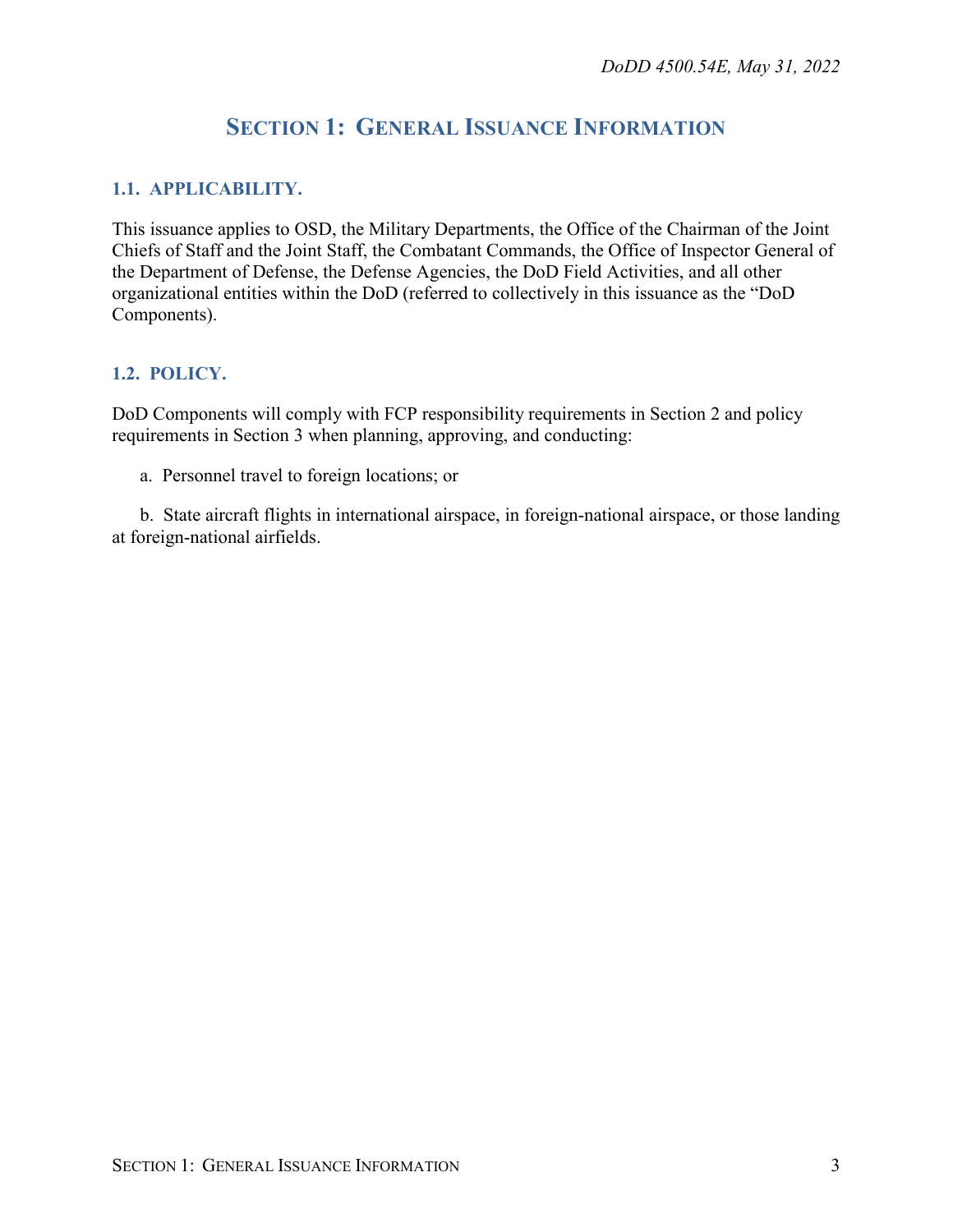### **SECTION 2: RESPONSIBILITIES**

#### <span id="page-3-1"></span><span id="page-3-0"></span>**2.1. UNDER SECRETARY OF DEFENSE FOR POLICY.**

In addition to the responsibilities in Paragraph 2.4., the Under Secretary of Defense for Policy:

- a. Serves as the OSD Principal Staff Assistant (PSA) for the FCP.
- b. Promulgates DoD issuances as necessary to implement the FCP.

c. Reviews and approves or disapproves official travel to designated foreign special areas, as required; and, in coordination with the Department of State, maintains a list of areas requiring special area clearances.

#### <span id="page-3-2"></span>**2.2. UNDER SECRETARY OF DEFENSE FOR ACQUISITION AND SUSTAINMENT.**

In addition to the responsibilities in Paragraph 2.4., the Under Secretary of Defense for Acquisition and Sustainment provides oversight of DoD Component acquisition activities to ensure they comply with FCP policy when acquiring contractor–registered civil aviation support for state aircraft operations.

#### <span id="page-3-3"></span>**2.3. PRINCIPAL DIRECTOR, DEFENSE PRICING AND CONTRACTING.**

Under the authority, direction, and control of the Under Secretary of Defense for Acquisition and Sustainment, the Principal Director, Defense Pricing and Contracting, develops and provides DoD procurement regulations and a contract clause for applying this issuance to contractors for individual contractor employee travel clearance and contractor-operated aircraft foreign clearance.

#### <span id="page-3-4"></span>**2.4. OSD PSAS.**

OSD PSAs with policy, functional, or programmatic responsibilities or interests under the FCP:

a. Identify FCP points-of-contact who are full-time or permanent part-time Federal employees who will, within their functional areas:

(1) Participate in deliberations of FCP working groups, as appropriate.

(2) Notify the DoD EA for the FCP when issues arise within their areas of responsibility that impact Section 3 policy goals and requirements.

(3) Exercise their assigned authorities and responsibilities in support of the FCP.

b. Coordinate on policy, functional, and programmatic matters relating to the FCP within their assigned areas of responsibility, as required.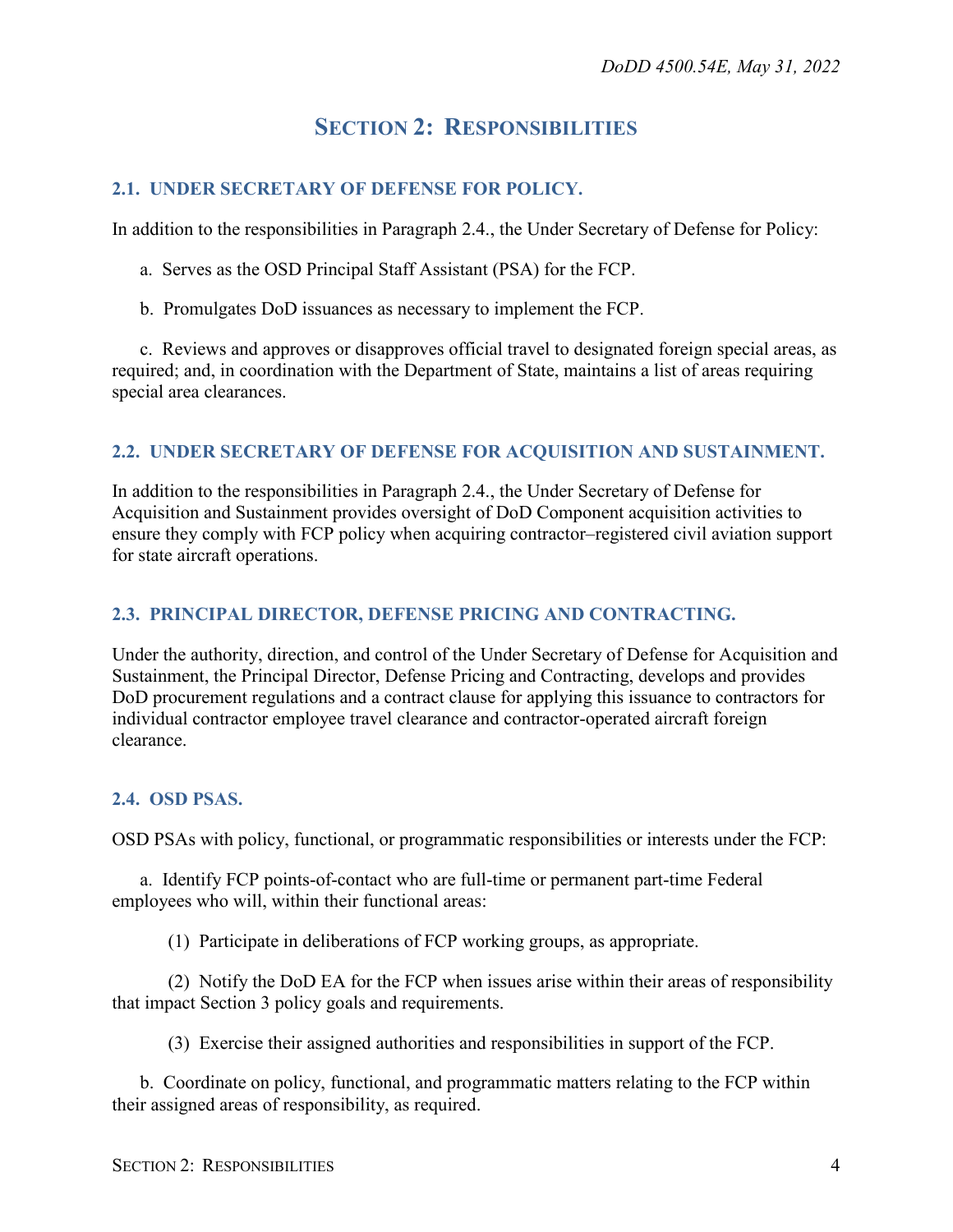c. Ensure that FCP policy is incorporated into relevant DoD issuances under their cognizance.

#### <span id="page-4-0"></span>**2.5. DOD COMPONENT HEADS.**

DoD Component heads with policy, functional, or programmatic responsibilities or interests under the FCP:

a. Implement the FCP in accordance with the policies in this issuance and other relevant DoD issuances and publications.

b. Direct use of the DoD Foreign Clearance Guide (FCG) and Foreign Clearance Manual (FCM) as official procedural guidance and requirements for matters relating to the FCP.

c. Designate an office of primary responsibility to:

(1) Ensure implementation of and compliance with this issuance and the country requirements and procedures included in the FCG and the FCM.

(2) Issue component-specific implementing instructions.

(3) Manage component compliance with FCP guidance.

(4) Interface directly with the DoD EA for the FCP, as required.

d. Prepare and update doctrine, publications, and training and exercise planning, consistent with the FCG, to provide for a core competency regarding special weapons and hazardous cargo, diplomatic clearance for DoD aircraft, clearance procedures for travel of DoD personnel, U.S. Government policy on payment of aviation-related fees, and sovereignty of DoD aircraft, as necessary.

e. Take into account the requirements and timelines for requesting DoD aircraft diplomatic and DoD personnel travel clearances in all policy initiatives and strategic planning efforts, and coordinate anticipated contingency requirements affecting foreign clearance policy with the DoD EA for the FCP.

f. Prepare operational plans in, and review existing operational plans for, conformance with applicable U.S. and international law, U.S. Government policy, and international agreements concerning special weapons, hazardous cargo, and FCP policy.

g. Ensure contingency plans require compliance with en-route DoD aircraft diplomatic clearance and personnel clearance requirements, based on applicable international law and international agreements and guidance issued by the DoD EA for the FCP.

h. Develop an administrative process for use during contingency planning, in coordination with the DoD EA for the FCP, to prepare and submit aircraft diplomatic and personnel clearance requests in accordance with the FCG.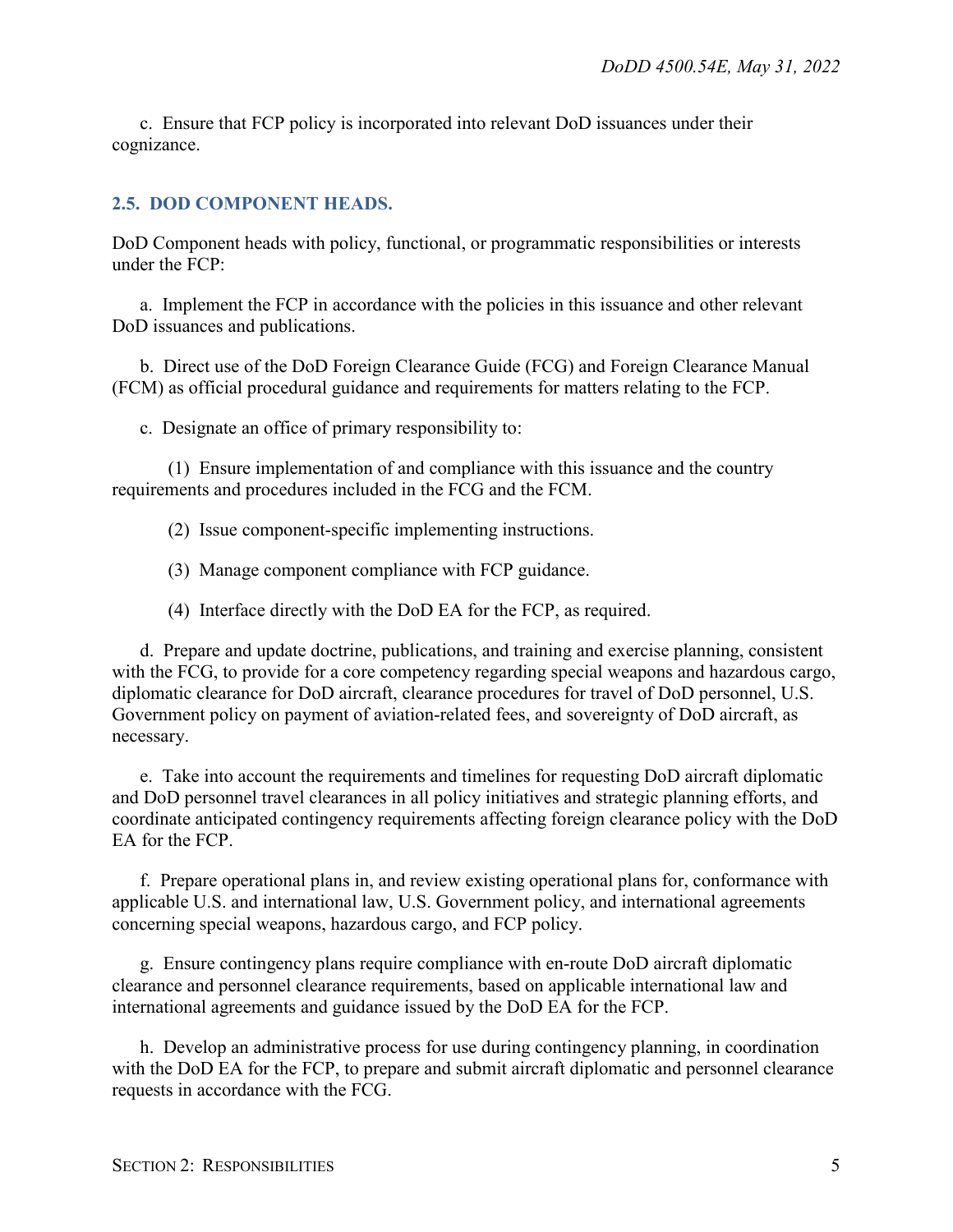i. Develop procedures to ensure that all personnel under their authority comply with FCP policy included in this issuance and aircraft diplomatic and DoD personnel travel clearance procedures that are prescribed in the FCG and FCM.

j. If responsible for establishing theater and country clearance requirements, communicate to the DoD EA for the FCP any changes to DoD aircraft diplomatic and DoD personnel travel clearance requirements under their responsibility.

k. If responsible for approving theater or country clearances, use the Aircraft and Personnel Automated Clearance System (APACS) to review and approve or deny requests for aircraft and personnel travel to foreign locations within their overseas area of responsibility unless special access requirements dictate otherwise.

#### <span id="page-5-0"></span>**2.6. SECRETARIES OF THE MILITARY DEPARTMENTS.**

In addition to the responsibilities in Paragraph 2.5., the Secretaries of the Military Departments designate points of contact to coordinate with the DoD EA for the FCP to develop inter-service agreements identifying the nature and disposition of personnel resources that the services will allocate to support FCP activities.

#### <span id="page-5-1"></span>**2.7. SECRETARY OF THE AIR FORCE.**

In addition to the responsibilities in Paragraphs 2.5 and 2.6, the Secretary of the Air Force, in their capacity as the DoD EA for the FCP:

a. Manages, coordinates, and communicates FCP policy guidance and procedures regarding the payment of aviation-related fees, the sovereign nature of U.S. state aircraft, and aircraft diplomatic and personnel travel clearances to OSD and DoD Component stakeholders.

b. Monitors execution of DoD aircraft diplomatic clearance policy.

c. Distributes FCP procedures and requirements to FCP stakeholders through entries in the FCG, FCM, and Special Weapons Overflight Guide (SWOG) (see Glossary for location information). This information includes:

(1) Current information on U.S. and foreign government requirements.

(2) Procedures for entering foreign airspace and sovereign territories.

(3) U.S. policy concerning state aircraft diplomatic clearances, freedom of navigation, aviation-related fees, special weapons overflight, sovereignty of DoD aircraft, U.S. airports of entry, DoD personnel travel clearance, and other foreign travel requirements, such as passport, visa, and immunization criteria.

d. Establishes and chairs working groups, as appropriate, and participates in other relevant forums to consider, advise, take action, and report on issues relating to the FCP to ensure the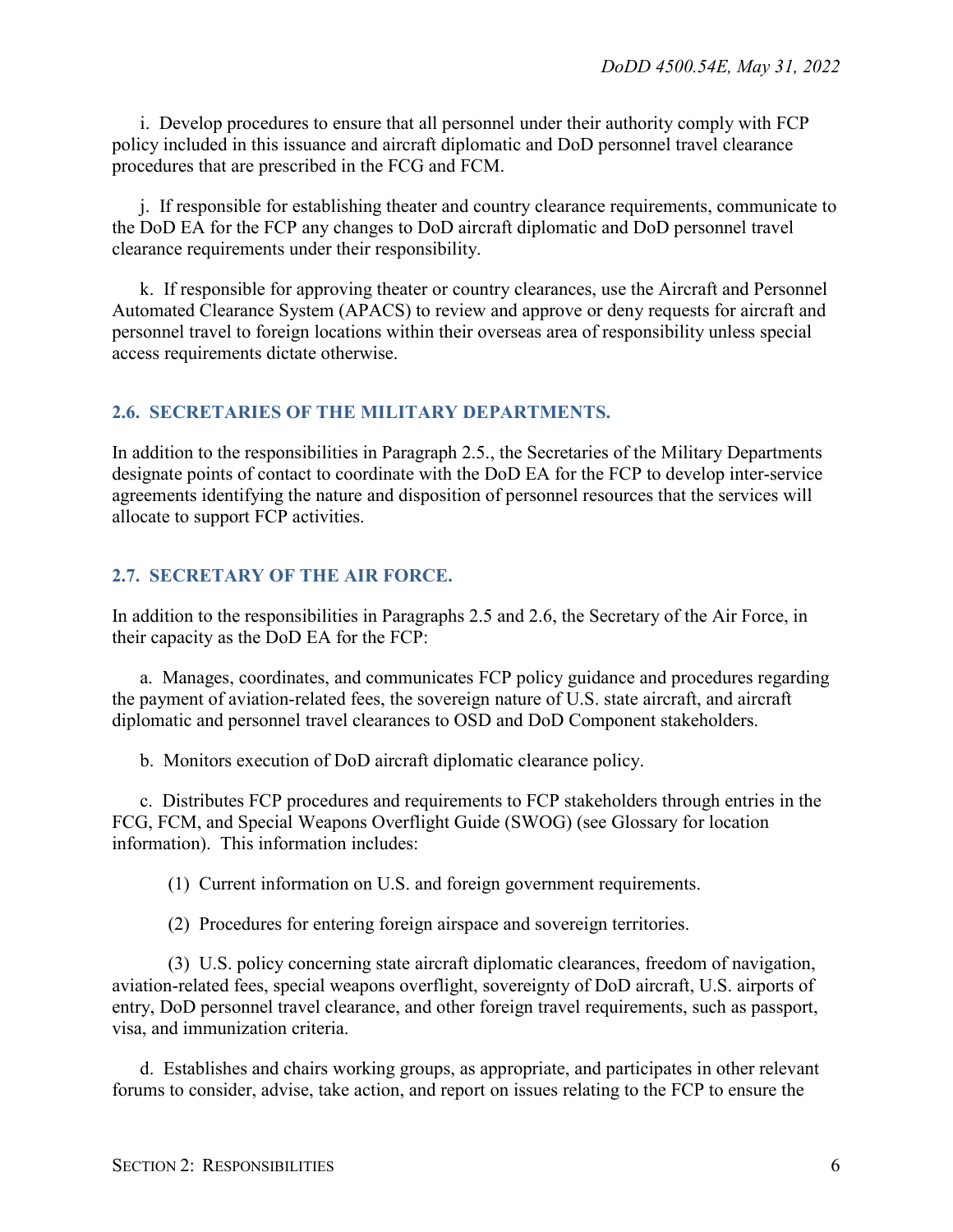clarity and consistency of FCP policy as it relates to the policies of other U.S. Government departments and agencies.

e. Maintains FCP subject matter expertise to support the FCP PSA and communicates directly with other U.S. Government departments and agencies, and, as appropriate, foreign government and non-governmental organization stakeholders regarding FCP policy and procedures and other related U.S. Government guidance.

f. Integrates procedures and guidance issued by the following into the FCG and the FCM as appropriate:

(1) The Secretary of the Army as the DoD EA for DoD Passport and Passport Agent Services in accordance with DoDD 1000.21E.

(2) The Commander, United States Transportation Command, as the single manager for the Customs and Border Clearance Program in accordance with DoDD 4500.09.

(3) The Department of State.

(4) The Federal Inspection Services of the U.S. Customs and Border Protection Agency.

- (5) OSD Components and other DoD Components.
- (6) The Federal Aviation Administration.
- (7) Other U.S. organizations voluntarily participating in the FCP by agreement.

g. Monitors DoD organizations' aircraft diplomatic clearance submissions; and addresses, as appropriate, any that fail to meet requirements and procedures published in the FCG and FCM.

h. Maintains the FCG, FCM, and SWOG to provide current requirements and procedures for DoD FCP users. Ensures such requirements and procedures are consistent with applicable international agreements.

i. Operates, maintains, and upgrades the APACS system to support foreign clearance workflow.

j. Incorporates current information into the FCG and FCM to include validated procedural information received from U.S. Embassies and DoD Components concerning personnel travel clearances and diplomatic clearance request procedures for DoD state aircraft and their embarked personnel consistent with applicable international agreements.

k. Represents the DoD in interagency and international forums in accordance with applicable DoD policy and legal guidance. In this capacity, the DoD EA for the FCP or designated representative is authorized to present established DoD policy positions on matters falling within the scope of responsibilities assigned in this issuance to interagency and foreign counterparts.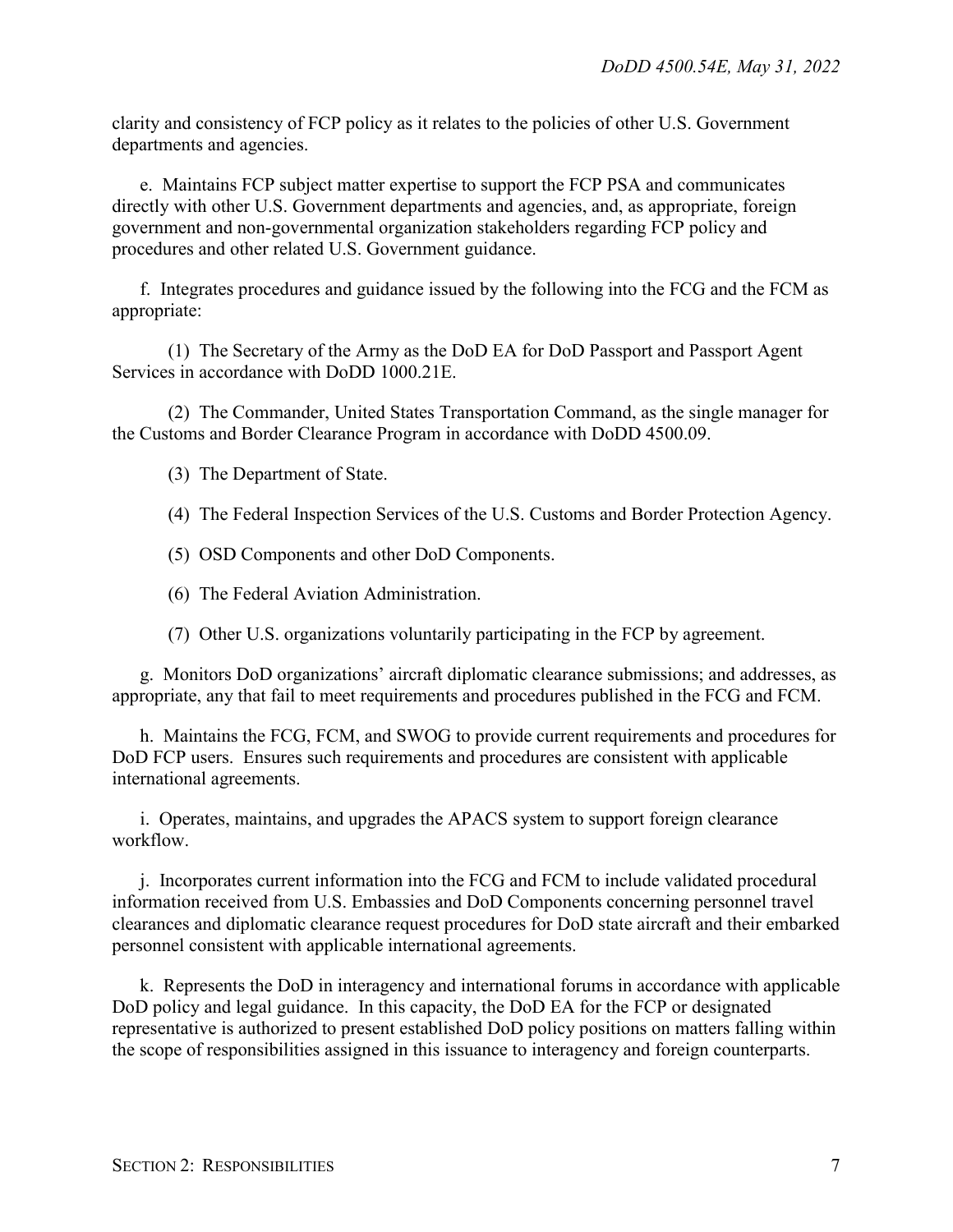l. Develops and publishes administrative procedures for obtaining diplomatic clearance for special weapons overflight of, and landing in, foreign territories. Coordinates policy and procedural issues concerning diplomatic clearances for global transport of such weapons and related cargo with the Under Secretary of Defense for Policy and other U.S. Government officials, as appropriate.

m. Works with applicable governmental and non-governmental organizations responsible for publishing aviation or travel-related documents to inform them of DoD aircraft diplomatic clearance and DoD personnel travel clearance requirements.

n. Reviews reference documents and publications as needed to ensure FCP policy remains consistent with current guidance.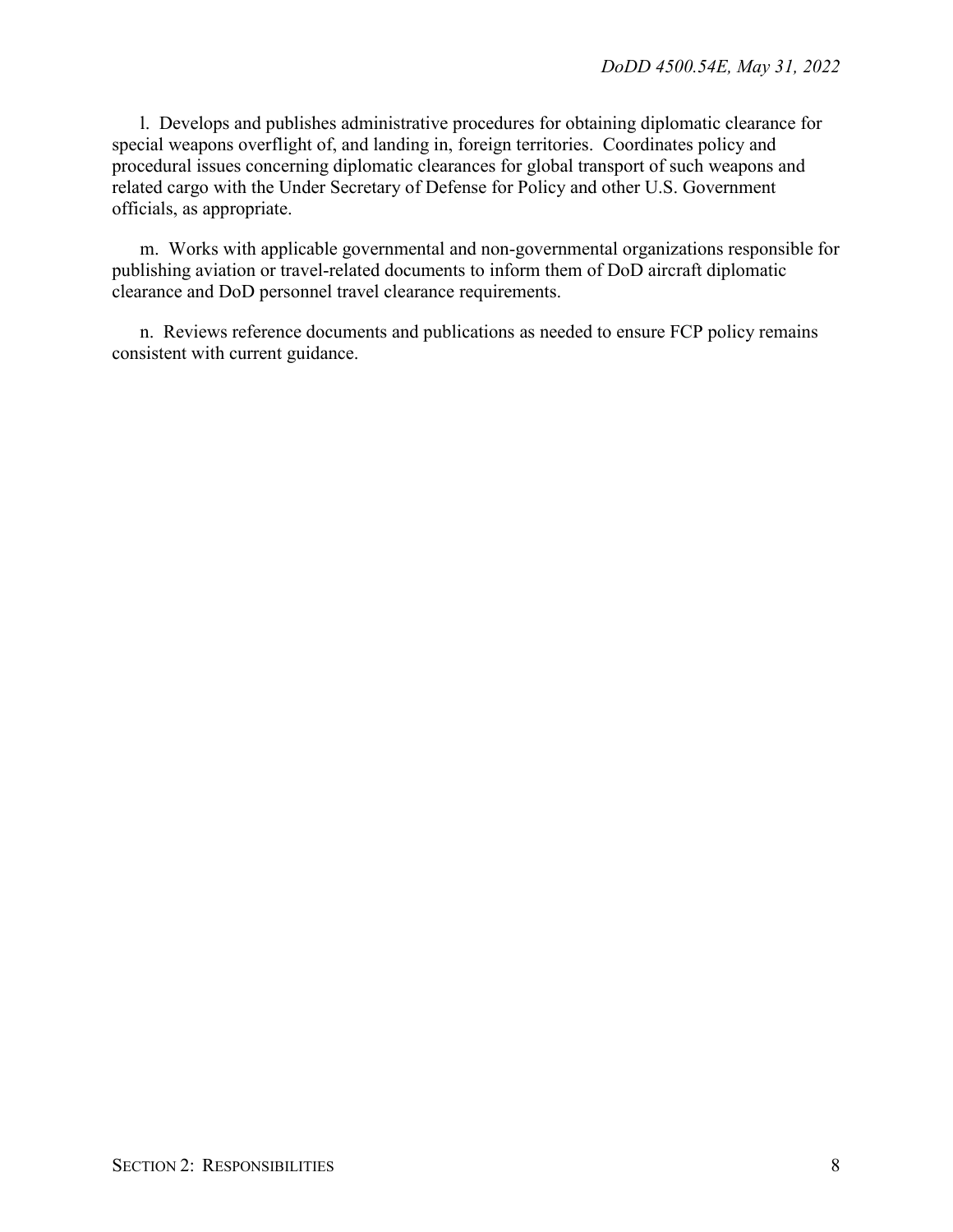## **SECTION 3: THE FCP**

#### <span id="page-8-1"></span><span id="page-8-0"></span>**3.1. FCP GOALS AND REQUIREMENTS.**

a. The principal goals of the FCP are:

(1) To assure sustained global access for DoD personnel and DoD aircraft through avoidance of diplomatic incidents and other undesirable international sovereignty issues, including unauthorized aircraft boarding, imposition of unauthorized fees, and impoundment of aircraft by foreign governments. FCP policies and systems support this goal by implementing applicable international law and U.S. Government policy, maintaining consistent practices with foreign national governments, and maintaining compliance with DoD requirements and procedures.

(2) That DoD Components utilize APACS to initiate and confirm foreign clearance requests and to confirm compliance with DoD-required pre-travel training, documentation, and procedures for foreign travel locations.

b. Detailed theater and country FCP procedures, templates, and contact information are included in the DoD FCG and the supplementing FCM and DoD SWOG. See Glossary definitions for additional information on these internet-accessible sources.

#### <span id="page-8-2"></span>**3.2. PERSONNEL FOREIGN CLEARANCE.**

a. DoD-assigned and sponsored personnel (including contractor personnel) must:

(1) Comply with individual theater and country travel clearance requirements in the FCG and FCM when travelling to foreign locations via any mode of transportation.

(2) Obtain appropriate required travel clearances (theater, country, and special area clearance) and confirm compliance with pre-travel requirements prior to travel.

b. The FCG identifies specific requirements and exceptions for individual countries and personnel categories based on international agreements for personnel on certain types of orders, when required statements are included in their orders.

c. Although not included in APACS documentation, all DoD personnel who have security clearances travelling to foreign locations in any duty status should fulfill pre-and-post travel security briefing and debriefing requirements.

#### <span id="page-8-3"></span>**3.3. STATE AIRCRAFT FOREIGN CLEARANCE AND OPERATIONS IN INTERNATIONAL AIRSPACE.**

a. DoD personnel who are planning or conducting missions in a state aircraft status will request and receive appropriate clearances to operate in foreign national airspace or to land in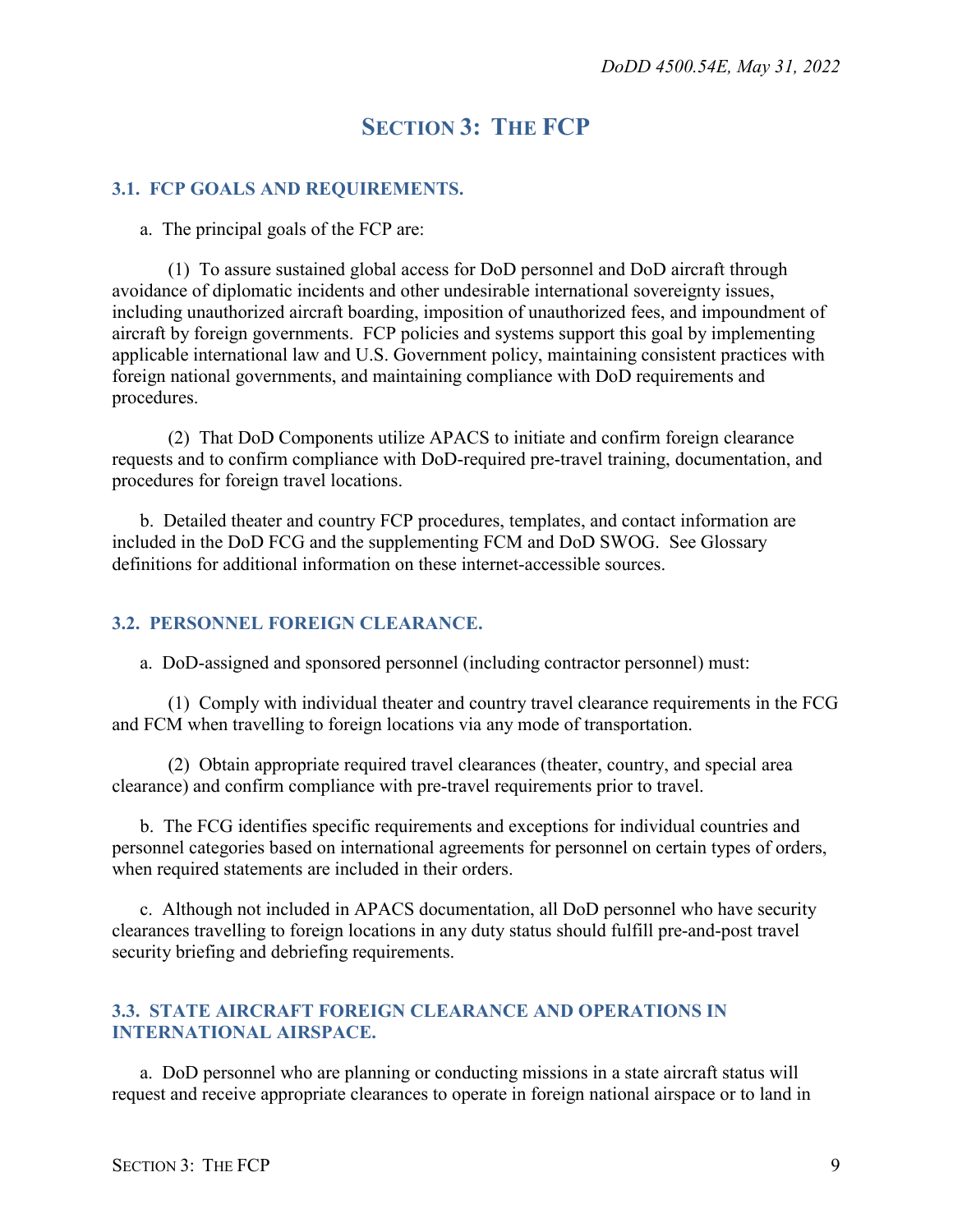foreign territory pursuant to U.S. Government policy in accordance with Secretary of State Message 022631 and specific foreign theater and country requirements and procedures identified in the FCG and the supplementing FCM and SWOG (for special weapons overflight). To support continued freedom of navigation in international airspace and pursuant to DoD Instruction 4540.01, state aircraft do not require, and personnel operating them will not request:

(1) Foreign clearance to operate in international airspace (including foreign-managed flight information regions) when not penetrating foreign-national airspace.

(2) Diplomatic clearance, when exercising the right of transit passage through a strait used for international navigation, or the right of archipelagic sea lanes passage in an air route over the archipelagic waters of another state.

b. Although not required as a matter of law, it is DoD policy that International Civil Aviation Organization flight procedures be followed when on routine point-to-point flights in international airspace in accordance with DoD Instruction 4540.01.

#### <span id="page-9-0"></span>**3.4. FOREIGN AVIATION FEES AND AIRCRAFT BOARDING.**

Based upon the unique status of state aircraft as instruments of a sovereign under international law, custom, and practice, aircraft supporting DoD requirements while in a state status will not be subject to:

a. Air navigation, overflight, or similar fees for transit, pursuant to U.S. Government policy in accordance with Secretary of State Message 2131554.

b. Landing and parking fees (or other use fees) at foreign government airports.

(1) Fees at non-government airports and reasonable charges for services requested and received by these aircraft at all foreign airports may be payable.

(2) Although U.S. Government bilateral agreements with some countries may exempt civil-registered aircraft operating under a DoD contract from such fees, this does not convey state status to these aircraft under U.S. Government policy.

c. Search, seizure, and inspection (including customs, safety, and agriculture inspections) or any other exercise of jurisdiction by a foreign government over such aircraft, or the personnel, equipment, or cargo while on board the aircraft, in accordance with Secretary of State Cable 2014591. Thus, operators of state aircraft will not consent to the exercise of jurisdiction by foreign government authorities, except at the direction of the head of the DoD Component or the Chief of the U.S. Mission (Ambassador or *Chargé d'Affaires*).

(1) A foreign government may not seize state aircraft lawfully present with diplomatic clearance, but may ask that the aircraft depart promptly from the country if boarding is officially requested by foreign government officials and denied by the aircrew.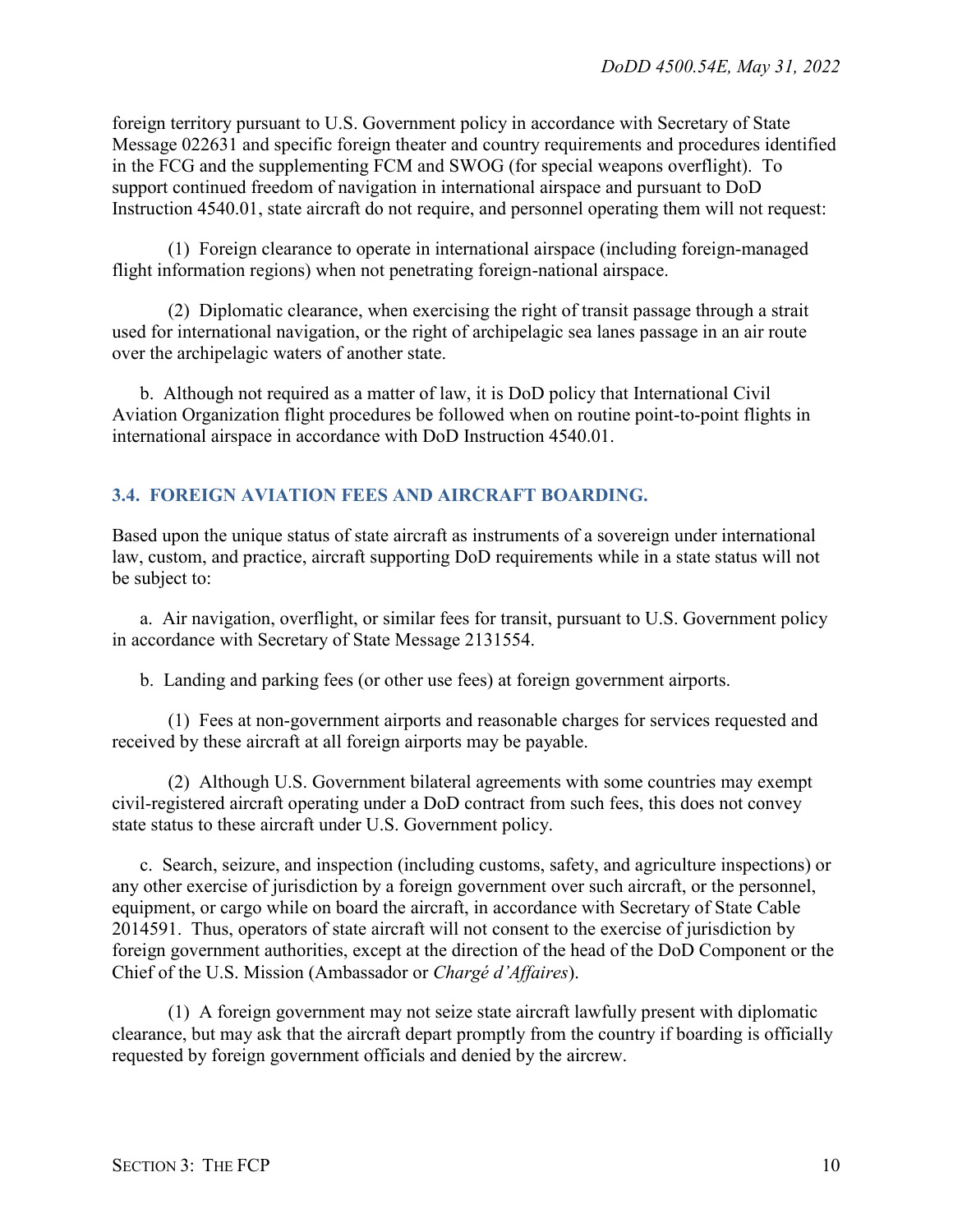(2) Although U.S. Government bilateral agreements with some countries may exempt civil-registered aircraft operating under a DoD contract from boarding and inspection, this does not convey state status to these aircraft under U.S. Government policy.

(3) Once personnel or cargo are deplaned, they will be subject to normal local inspection procedures unless exempted by treaty, agreement, or diplomatic status.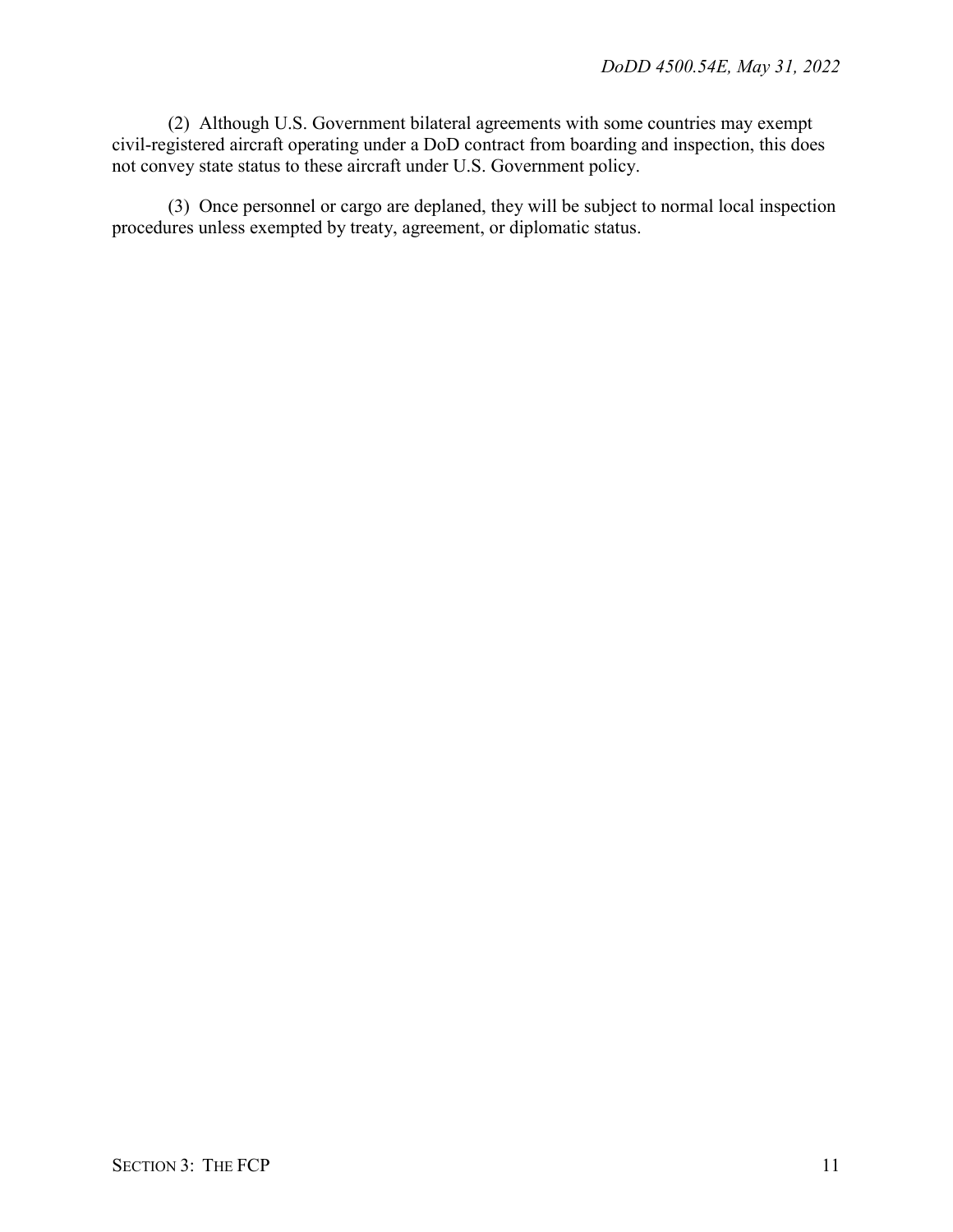## **GLOSSARY**

#### <span id="page-11-1"></span><span id="page-11-0"></span>**G.1. ACRONYMS.**

| <b>ACRONYM</b>                  | <b>MEANING</b>                                                                           |
|---------------------------------|------------------------------------------------------------------------------------------|
| <b>APACS</b>                    | Aircraft and Personnel Automated Clearance System                                        |
| <b>DoDD</b>                     | DoD directive                                                                            |
| EA                              | Executive Agent                                                                          |
| <b>FCG</b><br><b>FCM</b><br>FCP | DoD Foreign Clearance Guide<br>Foreign Clearance Manual<br>DoD Foreign Clearance Program |
| <b>PSA</b>                      | Principal Staff Assistant                                                                |
| <b>SWOG</b>                     | special weapons overflight guide                                                         |

#### <span id="page-11-2"></span>**G.2. DEFINITIONS.**

Unless otherwise noted, these terms and their definitions are for the purpose of this issuance.

| <b>TERM</b>         | <b>DEFINITION</b>                                                                                                                                                                                                                                                                                                                                                                                                                                     |
|---------------------|-------------------------------------------------------------------------------------------------------------------------------------------------------------------------------------------------------------------------------------------------------------------------------------------------------------------------------------------------------------------------------------------------------------------------------------------------------|
| <b>APACS</b>        | Automated workflow system operated by the DoD EA for the FCP to<br>enable processing DoD personnel and aircraft overseas travel<br>clearances in compliance with FCP policy and FCG procedures.<br>APACS operates in both unclassified and classified environments and<br>interfaces with the FCG, Air Mobility Command Global Decision<br>Support System, Department of State Electronic Country Clearance<br>System, and the Defense Travel System. |
| country clearance   | Clearance for official U.S. Government representative travel to a<br>foreign country granted through the cognizant U.S. diplomatic<br>mission.                                                                                                                                                                                                                                                                                                        |
| <b>DoD</b> aircraft | U.S. military aircraft and DoD-contracted aircraft that have been<br>designated by responsible U.S. authorities as U.S. state aircraft.                                                                                                                                                                                                                                                                                                               |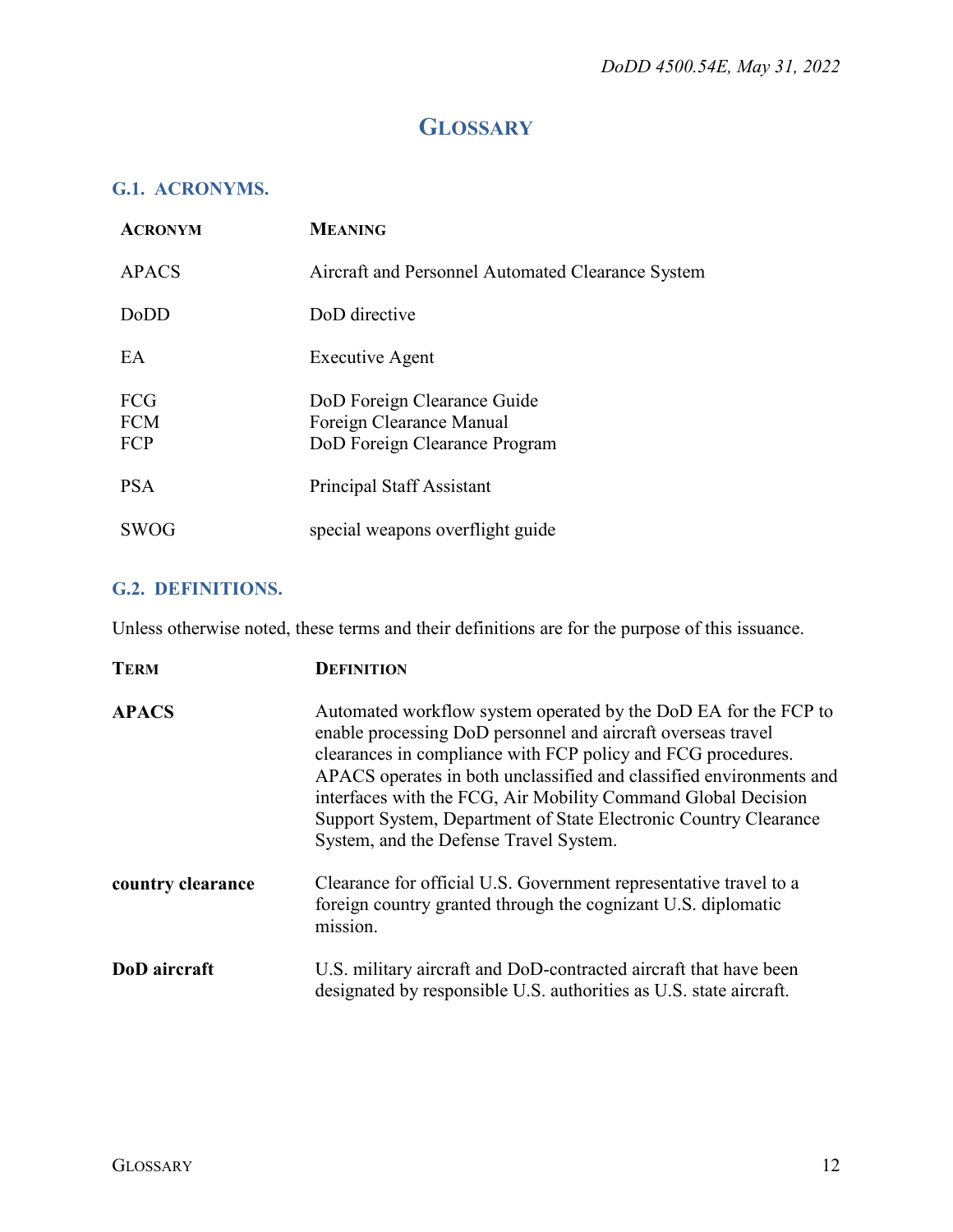| <b>TERM</b>                       | <b>DEFINITION</b>                                                                                                                                                                                                                                                                                                                                                                                                                                                                                                                                                                                                      |
|-----------------------------------|------------------------------------------------------------------------------------------------------------------------------------------------------------------------------------------------------------------------------------------------------------------------------------------------------------------------------------------------------------------------------------------------------------------------------------------------------------------------------------------------------------------------------------------------------------------------------------------------------------------------|
| clearance                         | <b>DoD aircraft diplomatic</b> Permission by a foreign government for a DoD aircraft to overfly or<br>land in its territory. An aircraft diplomatic clearance permits the<br>movement into or through the territory of a foreign country of state<br>aircraft (military or state-designated civil-registered aircraft), cargo,<br>equipment, and aircrew members performing aircrew duties only,<br>including the related activities necessarily involved in such entry or<br>transit, subject to whatever restrictions the clearance specifies.                                                                       |
| DoD personnel                     | Active Component and Reserve Component military personnel, DoD<br>civilian personnel (including foreign national direct- and indirect-<br>hires), as well as non-appropriated fund employees, host nation<br>support personnel, and DoD contractor personnel.                                                                                                                                                                                                                                                                                                                                                          |
| DoD personnel travel<br>clearance | Travel clearance for DoD and DoD-sponsored personnel performing<br>official temporary travel abroad. The three types of clearances are:<br>country clearance, theater clearance, and special area clearance.                                                                                                                                                                                                                                                                                                                                                                                                           |
| flight information<br>region      | An airspace of defined dimensions within which flight information<br>service and alerting service are provided. A flight information region<br>normally encompasses substantial areas of international airspace and<br>does not reflect international or national airspace borders. The<br>International Civil Aviation Organization establishes flight<br>information regions, and the civil aviation authorities of designated<br>nations administer them in accordance with published rules and<br>procedures.                                                                                                      |
| <b>FCG</b>                        | Data system hosted by DoD and accessible to DoD users via .mil and<br>.gov networks, and via internet to authorized non-DoD users with an<br>APACS account. The guide includes instructions and pertinent<br>information that is necessary to ensure DoD aircraft and personnel<br>comply with U.S. Government, theater command, and foreign<br>national government requirements when operating in foreign national<br>airspace or territory. It is integrated with the FCP APACS application<br>and is accessible via the internet (https://www.fcg.pentagon.mil) with<br>access managed by DoD EA for the FCP staff. |
| <b>FCM</b>                        | DoD manual that establishes procedures and templates to assist<br>stakeholders and users of the FCP in complying with aircraft and<br>personnel foreign clearance policy guidance. Accessible via the<br>internet<br>(https://www.fcg.pentagon.mil/static/FCMBasicDocument.pdf#page<br>mode=bookmarks).                                                                                                                                                                                                                                                                                                                |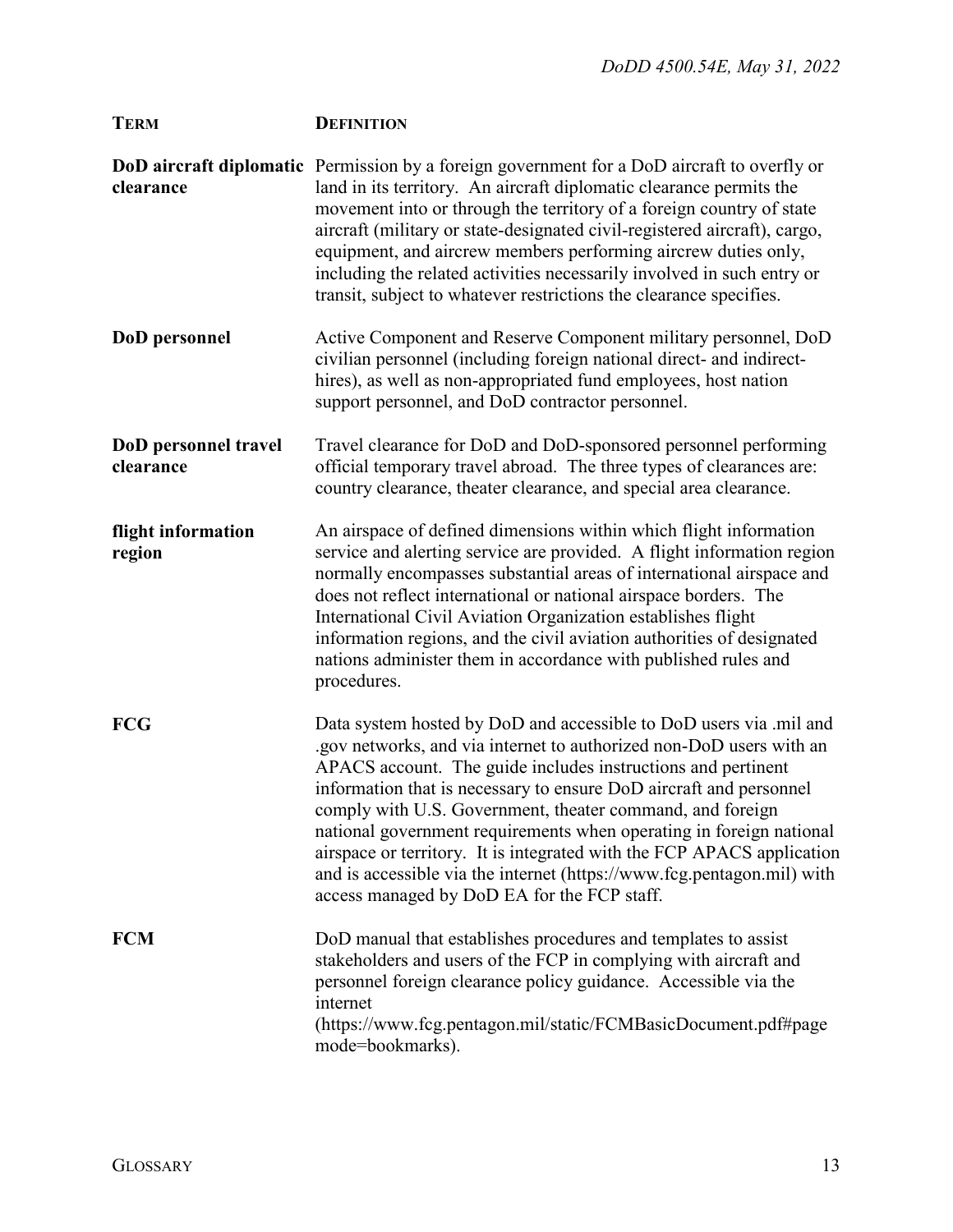| <b>TERM</b>            | <b>DEFINITION</b>                                                                                                                                                                                                                                                                                                     |
|------------------------|-----------------------------------------------------------------------------------------------------------------------------------------------------------------------------------------------------------------------------------------------------------------------------------------------------------------------|
| international airspace | All airspace seaward of coastal states' national airspace, including<br>airspace over contiguous zones, exclusive economic zones, and the<br>high seas. International airspace is open to all aircraft of all nations.                                                                                                |
| national airspace      | Airspace above the territorial seas, internal waters, and land territory<br>of a country. Consistent with international law, the U.S. Government<br>recognizes territorial sea claims up to a maximum distance of 12<br>nautical miles from a coastal state's baseline drawn in accordance<br>with international law. |
| <b>PSA</b>             | One of those OSD officials listed in Chapter 4 of Title 10, United<br>States Code, appointed from civilian life by the President, by and<br>with the advice and consent of the Senate.                                                                                                                                |
| special area clearance | The required concurrence granted to DoD personnel by the<br>Department of State and the Office of the Under Secretary of Defense<br>for Policy for travel to certain overseas areas designated by the<br>Department of State as special areas.                                                                        |
| <b>SWOG</b>            | Supplement to the FCG that provides foreign clearance policy and<br>procedures for aircraft carrying special weapons in accordance with<br>DoD Instruction 4540.05.                                                                                                                                                   |
| theater clearance      | Clearance for official travel within a geographic combatant command<br>area of responsibility granted by the responsible theater commander<br>or delegated authority.                                                                                                                                                 |
| U.S. state aircraft    | U.S. military aircraft are deemed state aircraft at all times. Aircraft<br>registered with the Federal Aviation Administration for civil aviation<br>operations must be designated state aircraft by a U.S. Government<br>official to operate in a state aircraft status.                                             |